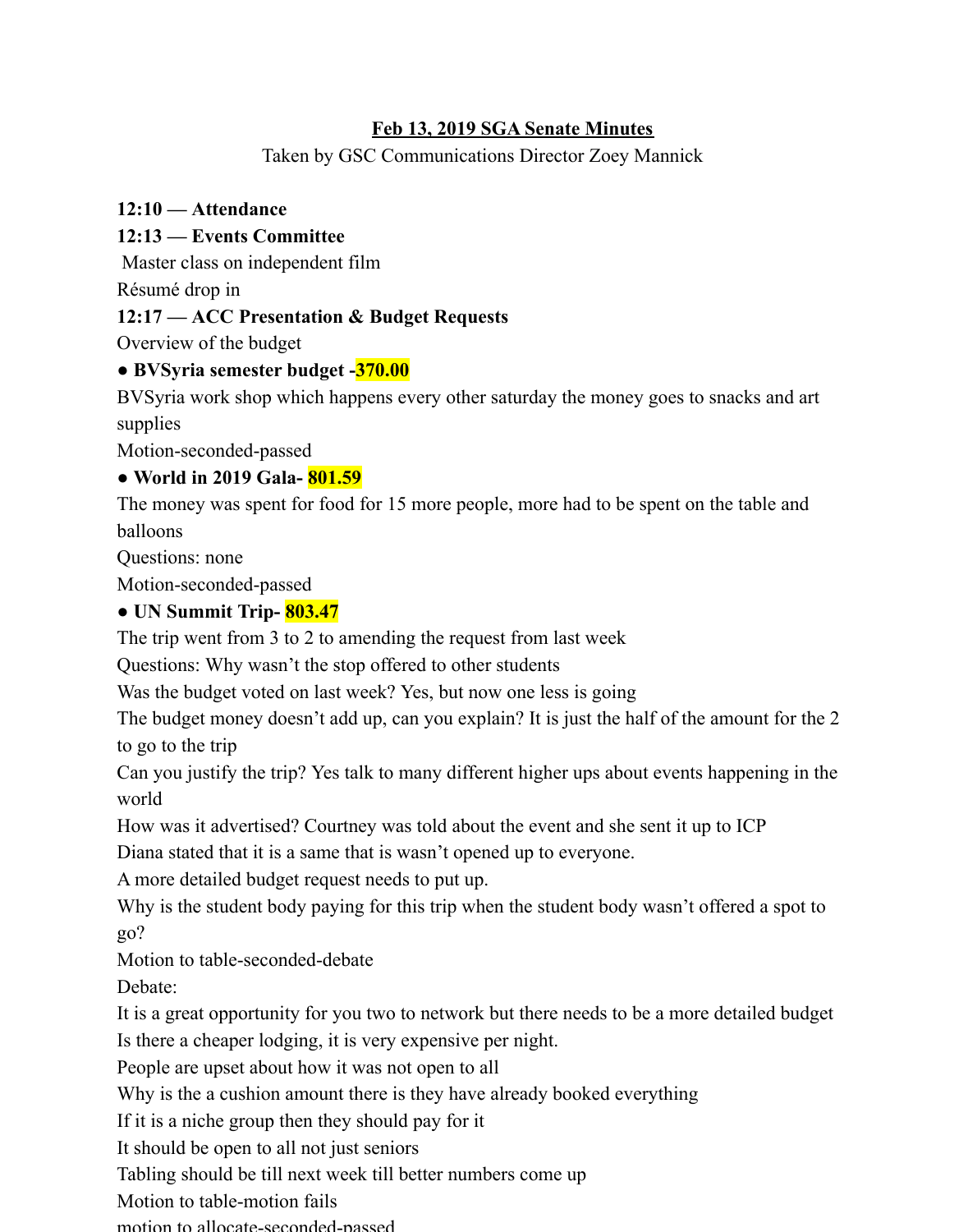motion to allocate-seconded-passed